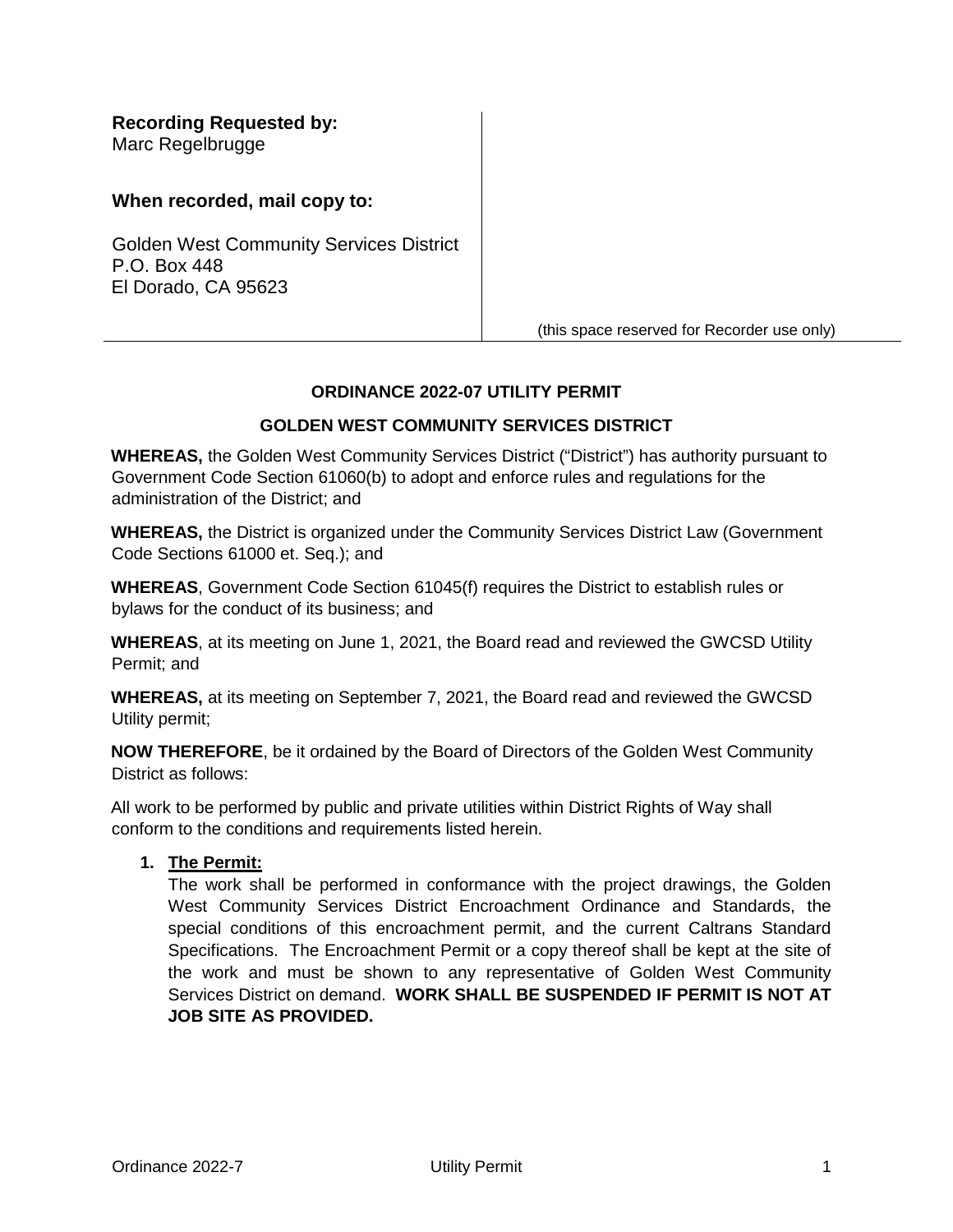## **2. Joint Trench Coordination**

Joint trench applicants shall cooperate with the other joint trench utilities (Cable, Gas, Electric, and Telecommunications) to share trench space in order that additional street cuts will not be necessary for the next few years. Documentation of this coordination is required.

## **3. Notification**

The Permittee shall notify General Manager 24 hours prior to the following:

- A. Initial start of work
- B. Restarting work when work has been interrupted

## **4. Inspection and Approval by the General Manager**

All work shall be subject to inspection and approval by General Manager. The Permittee shall notify GM when the work has been completed.

## **5. Public Convenience and Signing**

The Permittee, or Permittee's Contractor, shall place warning signs and devices and take other safety measures as necessary, including flaggers, to warn persons of the excavation, obstruction and equipment operations to prevent injury to persons or damage to property. The use of flaggers, barricades and construction signing shall conform to the California Manual of Uniform Traffic Control Devices for Streets and Highways (FHWA's MUTCD current edition, as amended for use in California) and to current Caltrans Standard Plans T-11, T-12, and T-13.

Traffic Control measures and working hours will be assessed on a case-by-case basis. In worst case areas with heavy traffic, no work will be allowed during commute times. A traffic control plan may be required before starting work. If, after work starts, traffic control measures are not satisfactory for existing traffic conditions, then revisions will be necessary.

The fact that rain or other causes, either within or beyond the control of the Contractor, may force delay of the work shall in no way relieve the Permittee of his responsibility for maintaining traffic through the project and providing local access as specified herein. At all times there shall be kept on the job such material, force, and equipment as may be necessary to keep roads, shoulders and driveways within the project open to traffic and in good repair and shall expedite the passage of traffic using such force and equipment as may be necessary.

The approach end of temporary railing (Type K) shall be offset a minimum of 15 feet from the edge of the traffic lane open to public traffic. The temporary railing shall be installed on a skew toward the edge of the traffic land of not more than one foot transversely to 10 feet longitudinally with respect to the edge of the traffic lane. If the 15 foot minimum offset cannot be achieved, the temporary railing shall be installed on the 10-to-1 skew to obtain the maximum available offset between the approach end of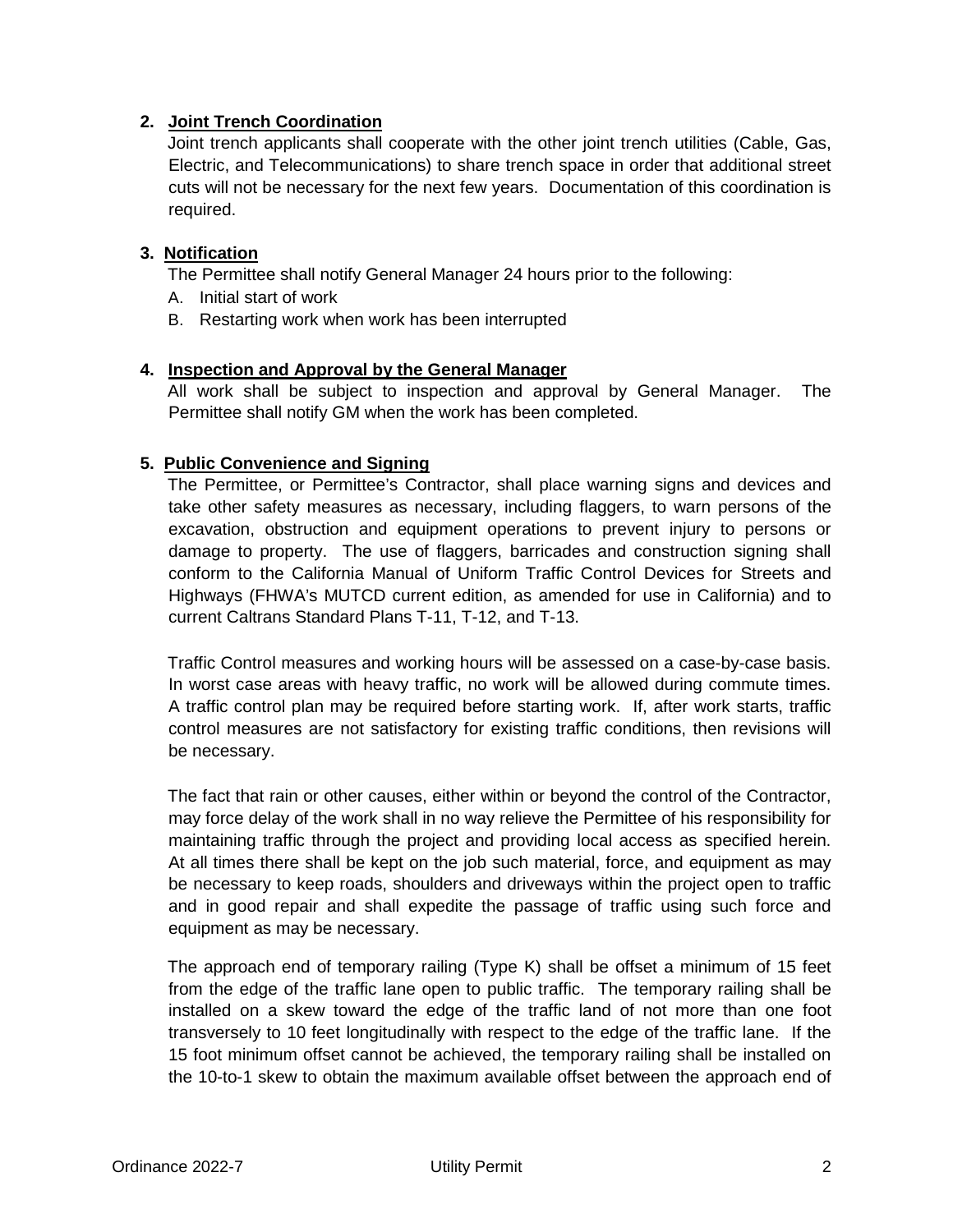the railing and the edge of the traffic lane, and an array of temporary crash cushion modules shall be installed at the approach end of the temporary railing.

Whenever work is performed or vehicles/equipment are operated in the following work areas, the Contractor shall close the adjacent traffic lane unless otherwise provided in the specifications or on the plans.

#### Approach speed of public traffic:

| Posted Limit in Miles/Hour | Work Areas                                           |
|----------------------------|------------------------------------------------------|
| 25                         | Within 100 feet of work being performed or indicated |

The lane closure provisions of this section shall not apply if a permanent or temporary railing or barrier protects the work area.

When traffic cones or delineators are used to delineate a temporary edge of traffic lane, the line of cones or delineators shall be considered to be the edge of traffic lane; however, the Contractor shall not reduce the width of an existing lane to less than 10 feet without written approval from General Manager.

The work shall be in an expeditious manner so as to cause as little inconvenience to the traveling public as possible. The Permittee or Permittee's Contractor shall be responsible for maintaining a free and clear travel way for any and all emergency vehicles. Private driveways may only be closed between 8 AM and 4 PM and all private driveway closures must be coordinated with residents to allow for reasonable resident use of the driveway during construction. Driveways shall be open for use at night and during other periods when work is not in progress. Commercial driveways shall not be closed during business hours. Road closures, if allowed, require General Manager approval.

## **6. Earthwork**

- A. Where an excavation consists of trenching parallel to the centerline of the road, the total length of open trench shall not exceed 200 feet at any time. All open tranches crossing the travel way or running parallel within six feet of the edge of pavement must be backfilled and temporarily patched at the end of each work day. All other open excavations shall be backfilled or protected with chain link fence and covered at the end of each word day. Steel plate bridging is required \over open trenches in private driveways during working hours.
- B. Facilities installed under this Permit shall have a minimum separation of one foot from drainage culverts and other utilities, unless greater separation is required by the adjacent utility company facility.
- C. Backfill and compaction of trench must immediately follow the placement of the utility. In the west slope compaction testing will be performed by Contractor at Permittee expense. Not more than 500 feet of trench may be backfilled without passing compaction tests.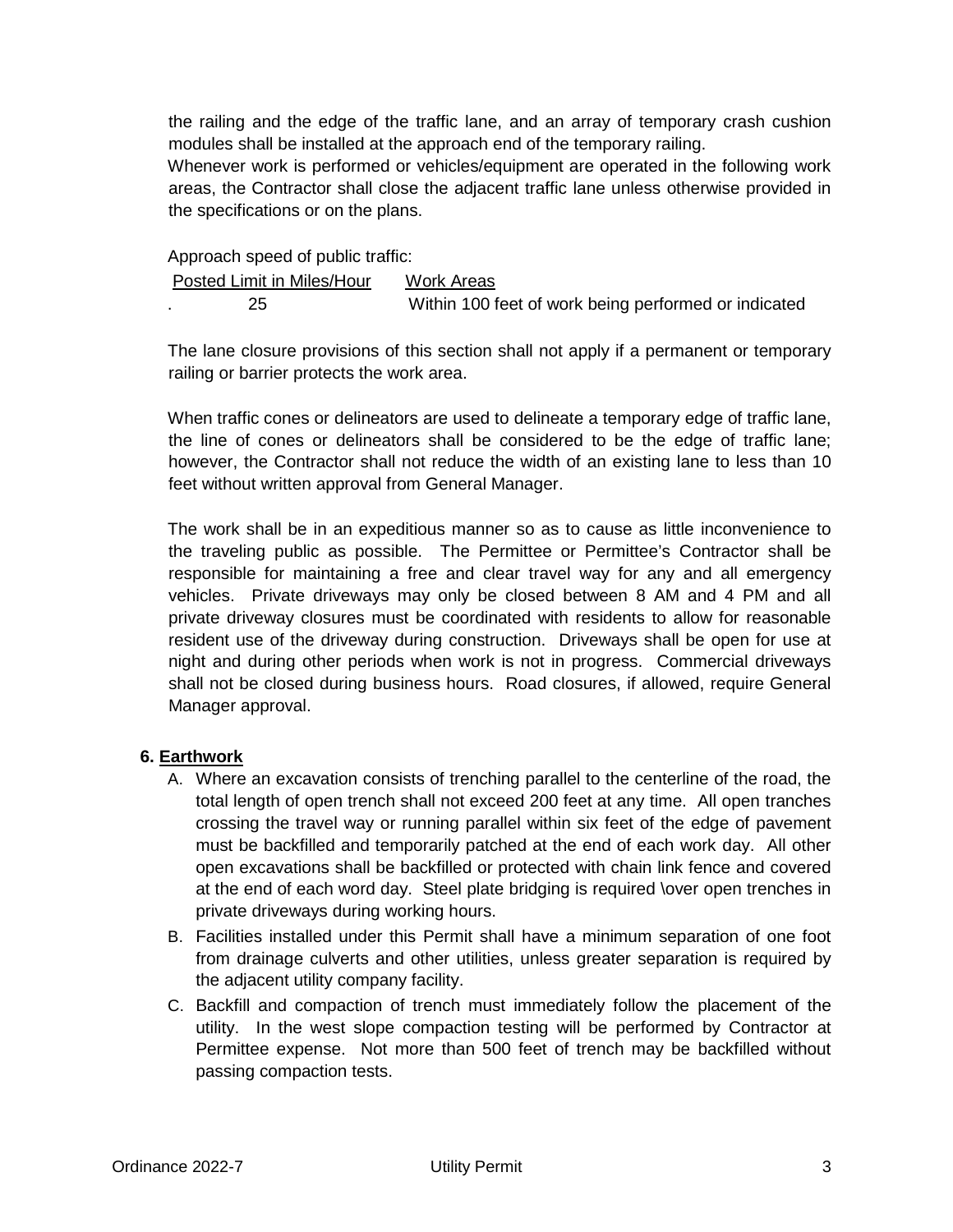D. Where a trench excavation is made within an existing paved area, backfill shall consist of pipe zone material, and two sack sand slurry or controlled low strength material (CLSM). Roadway structural section Class II Aggregate Base and Pavement shall match the existing section

E.2 Trench depth exception to E.1 above: In circumstances where a trench excavation is made within an existing paved area and the trench cut exceeds six feet (6') in depth; three inch (3") minus native material or Class II Aggregate Base may be used as intermediate backfill provided the trench is widened to a minimum of eight feet (8') in width, and material is placed in one foot maximum lifts, and compacted to 95% using self-propelled compaction equipment. Roadway structural section Class II Aggregate Base and Pavement shall match the existing section.

- F. Backfill within County right of way, off pavement, shall be compacted to 90% or greater.
- G. Backfill within County right of way, in the drivable shoulder area, shall be AB compacted to 95% or greater.
- H. Controlled low strength material shall consist of a workable mixture of aggregate, cementitious materials and water, and shall conform to the provisions in Section 19- 3, Structure Excavation and Backfill, of the Standard Specifications and these special provisions.

When controlled low strength material is used for structure backfill, the width of the excavation shown on the plans may be reduced so that the clear distance between the outside of the pipe and the side of the excavation, on each side of the pipe, is a minimum of 12". This minimum may be reduced to 6" when either the height of cover is less than or equal to 20 feet or the pipe diameter or span is less than 3.5 feet.

Controlled low strength material in new construction shall not be permanently placed higher than the basement soil. For trenches in existing pavements, permanent placement shall be no higher than the bottom of any existing pavement permeable drainage layer. If a drainage layer does not exist, permanent placement in existing pavements shall be no higher than 1" below the bottom of the existing asphalt concrete, or no higher than the top of base below the existing Portland cement concrete pavements. The minimum height that controlled low strength material shall be placed, relative to the pipe invert, is 0.5D (Diameter) for rigid pipe and 0.7D for flexible pipe.

When controlled low strength material is proposed for use, the Contractor shall submit a mix design and test data to the General Manager for approval prior to excavating the trench for which controlled low strength material is proposed for use. The test data shall demonstrate that the mix design provides:

- 1. For pipes having a height of cover of 20 feet or less, a minimum 28-day compressive strength of 50 psi is required; for height of cover greater than 20 feet, a minimum 28-day compressive strength of 100 psi is required. Compressive strength shall be determined by ASTM Designation: D4832 Preparation and Testing of Soil-Cement Slurry Test Cylinders.
- 2. When controlled low strength material is used as structure backfill for pipe culverts, the section of pipe culvert in contact with the controlled low strength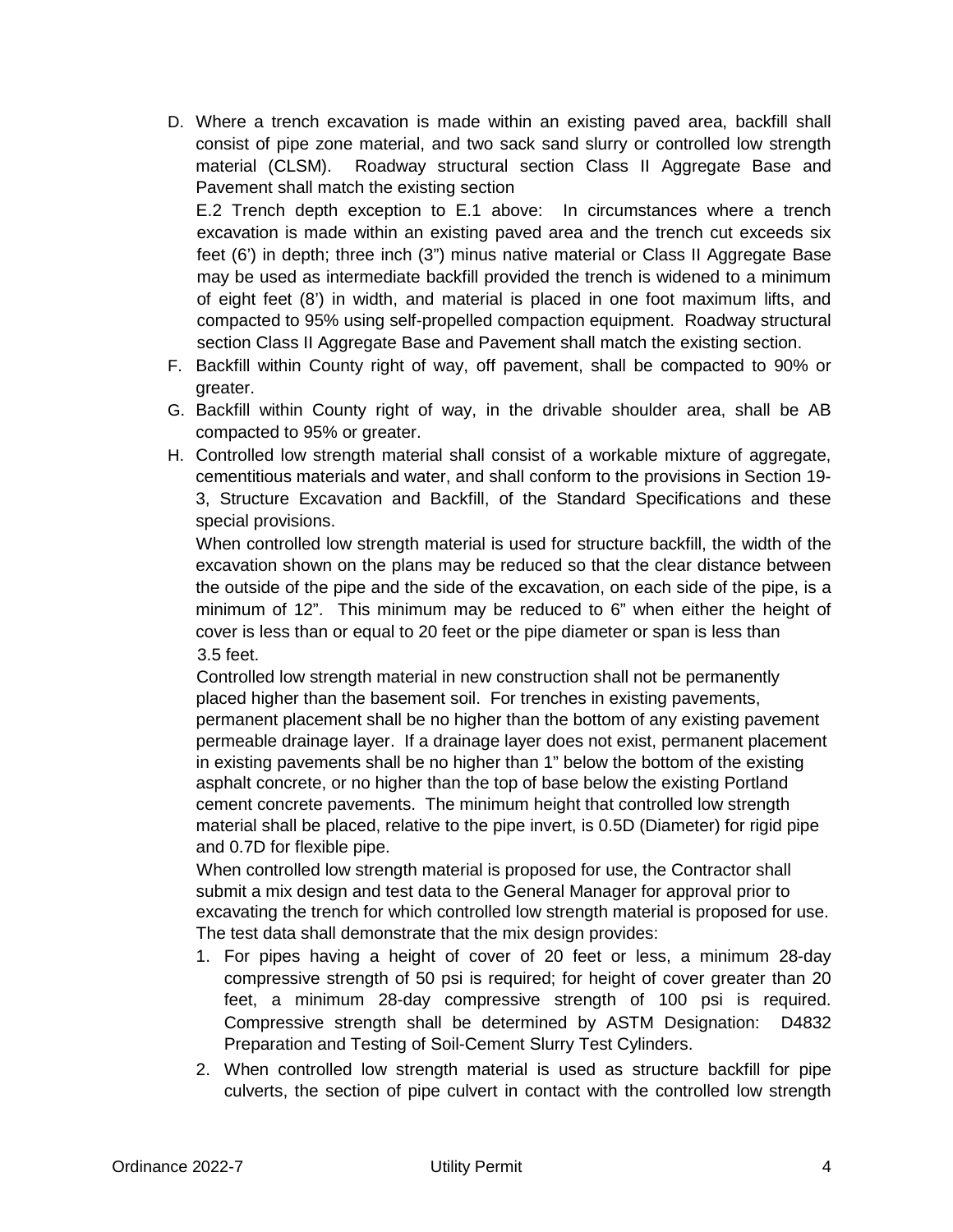material shall meet the requirements of Chapter 850 of the Highway Design Manual using the minimum resistivity, pH, chloride content, and sulfate content of the hardened controlled low strength material. Minimum resistivity and pH shall be determined by California test 422 and the sulfate content shall be determined by California Test 417.

- 3. Cement shall be any type of Portland cement conforming to the provisions of ASTM Designation: C 150; or any type of blended hydraulic cement conforming to either ASTM Designation: C 595M or the physical requirements of ASTM Designation: C 1157M. Testing of cement will not be required.
- 4. Admixtures may be used in conformance with Section 90 of the current Standard Specifications. Chemical admixtures containing chlorides as C1 in excess of one percent (1%) by mass of admixture, as determined by California Test 415, shall not be used.
- I. Unpaved shoulders shall be returned to a firm, stable condition, and the disturbed area surfaced with a layer of AB or crushed rock.
- J. Structure backfill for all manholes in streets shall conform to the current Caltrans Standard Specifications for grading, S.E., and compaction (95%). The backfill shall be checked for compliance and compaction tests taken every 2-3 feet vertically.
- K. All areas where apparent water pumping or seepage exists due to disruption of subsurface conditions encountered during excavating in the County right of way shall be addressed and corrected by means of an approved subsurface drainage system.

# 7. **Temporary Steel Plate Bridging – Non-Skid Surface**

 When backfilling operations of an excavation in the traveled way, whether transverse or longitudinal, cannot be properly completed within a work day, steel plate bridging with a nonskid surface and shoring may be required to open the road to public traffic. In such cases, the following conditions shall apply.

- A. Steel plates may only be utilized when parallel or perpendicular to the travel way.
- B. Steel plates used for bridging must extend a minimum of 12" beyond the edges of the trench.
- C. Steel plate bridging shall be installed to operate with minimum noise.
- D. Utility company or Contractor shall supply the General Manager with documentation that complies with the California Construction Safety Orders demonstrating that the shoring system is adequate for the soil type and surcharge loading to support bridging and traffic loads. Use Caltrans Permits Manual – Section 629 "Trenching and Shoring" and the California Trenching and Shorting Manual for design of trenching and shoring protective systems.
- E. Steel plate bridging shall be secured against displacement by using adjustable cleats, shims, or other devices and plates shall be tack welded together.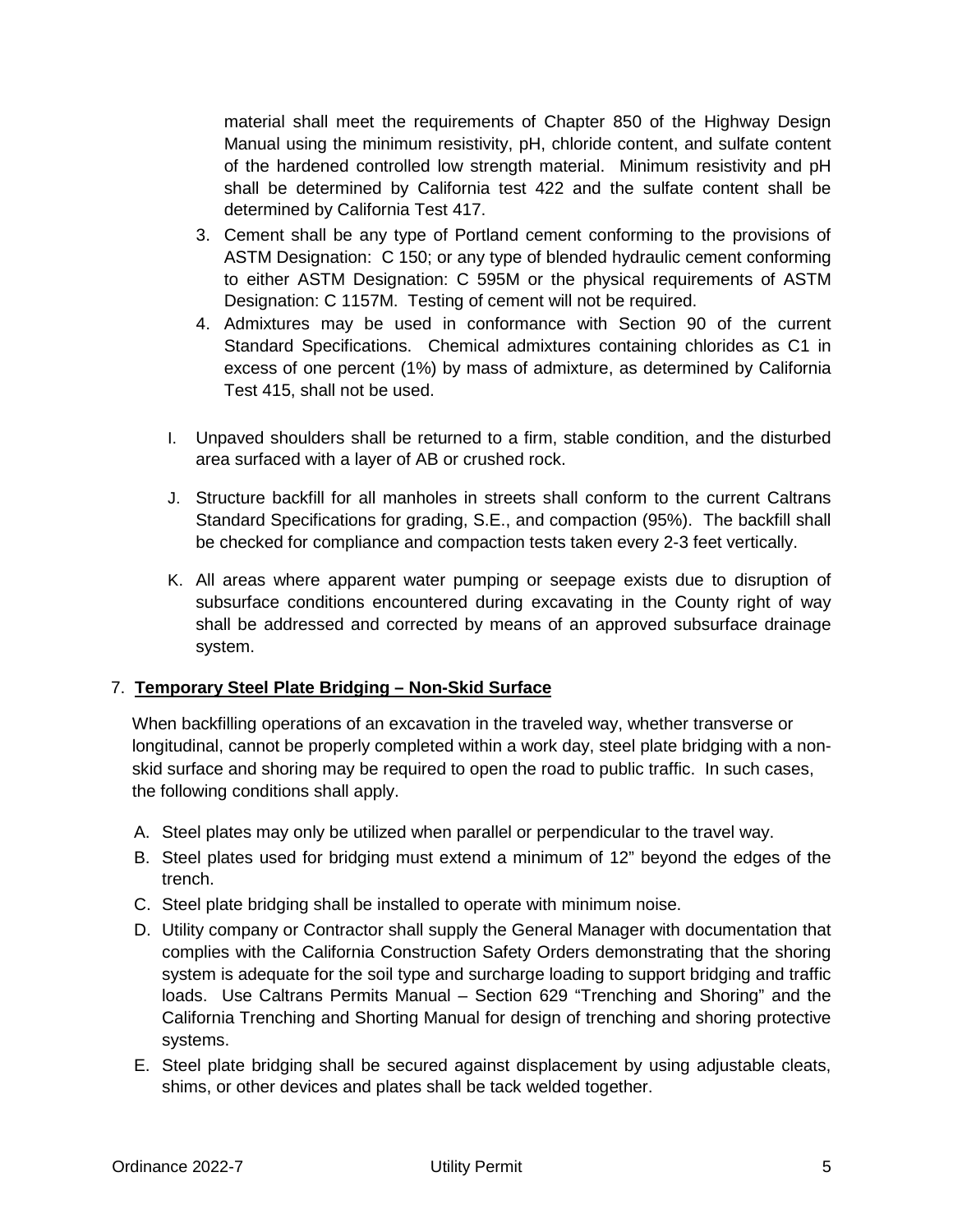- F. Signing and warning devices are required. Flashing barricades, "Bump" signs, and reflective cones may be needed depending on the location of the project.
- G. Steel plate bridging and shoring shall be installed as follows:
	- Steel plate bridging shall be recessed into the surrounding pavement by cold planing to a depth equal to the thickness of the plate and to a width and length equal to the dimensions of the plate.

 The Contractor is responsible for maintenance of steel plate bridging and shoring. Unless specifically noted in the provisions of the Permit, steel plate bridging shall not exceed four (4) consecutive working days in any given week. Prior to opening the roadway to public traffic, excavations shall be covered with a minimum 3" temporary paving.

Plate thickness to be a minimum of 1 inch.

*Note: For spans greater than four (4) feet, a structural design shall be prepared by a registered Civil Engineer.*

Steel plate bridging shall be steel plate designed for HS20-44 truck loading per Caltrans Bridge Design Specifications Manual. The Permittee shall maintain on the steel plate a nonskid surface having a minimum coefficient of friction equivalent to 0.35, as determined by California Test method 342. If a different test method is used, the Permittee may utilize standard test plates with known coefficients of friction available from each Caltrans District Materials Engineer to correlate skid resistance results to California Test Method 342.

## 8. **Roadway Surfacing and Base Materials**

 When the Permit authorizes installation by the open cut method, surfacing and base materials and thickness thereof shall be as specified in the Permit.

Where a utility crossing is to be installed within an existing paved area the utility shall be placed as near as perpendicular to centerline as possible, and in no case at an angle less than a 45-degree angle to the centerline of the roadway.

Temporary repairs to pavements shall be made and maintained upon completion of backfill until permanent repairs are made. Permanent repairs to pavements shall be made within one week of completion of backfill. **Before final trench paving, trenches shall be maintained to a smooth surface with hot mis asphalt concrete on collector roadways and cold mix on minor roadways.** Temporary pavement patches shall be placed and maintained in a smooth riding plane, free of humps or depressions suitable for pedestrian, bicycle, and vehicle traffic.

Pavement: On the West Slope, **all AC Binder will be PG 64-16 (for AC dike use PG 70- 10). Thickness of new pavement shall match existing pavement or be a minimum of three inches whichever is greater.**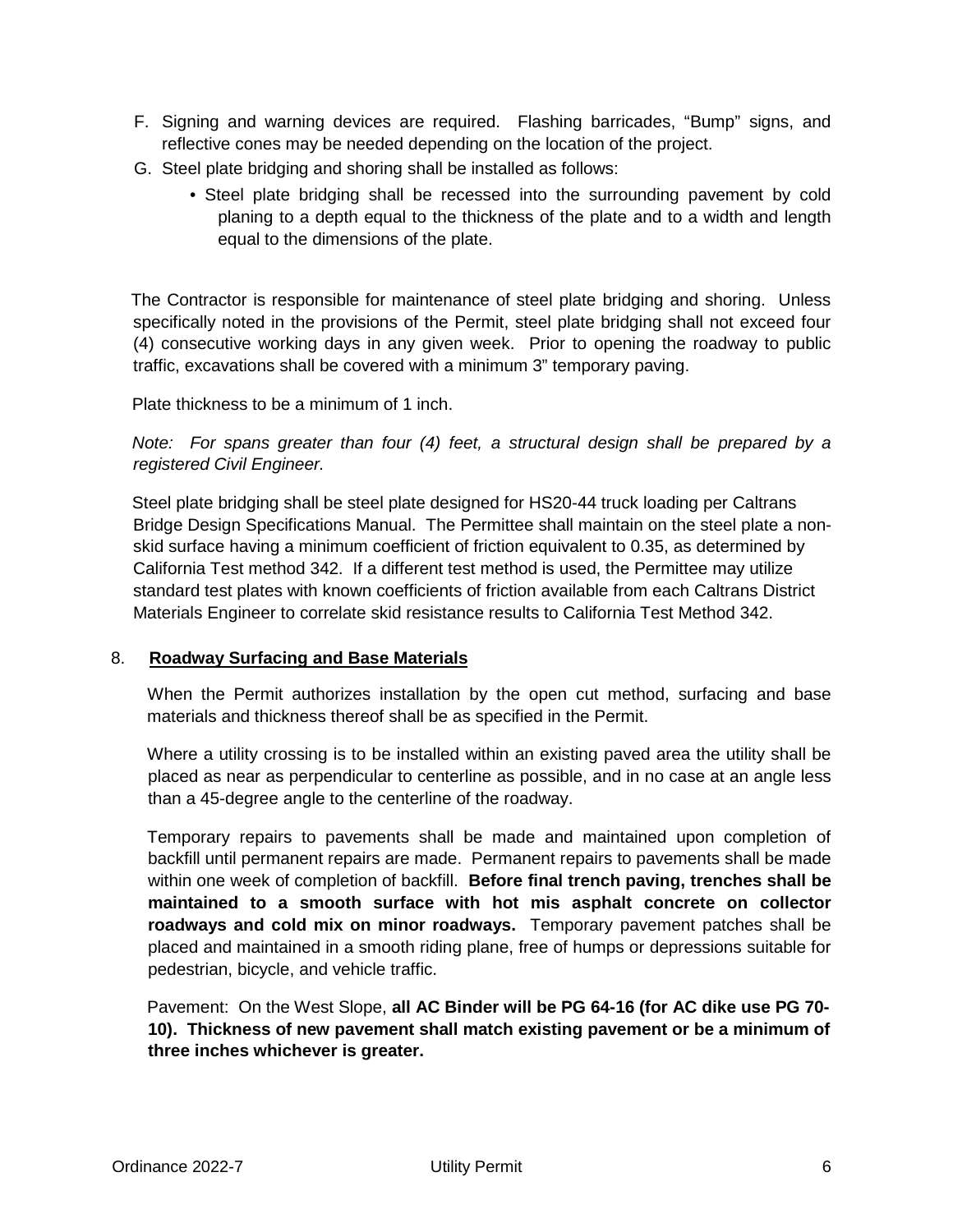Any damage to existing adjacent pavements caused by construction activity will require repair or AC overlay as determined by General Manager.

Prior to permanent paving, the trench area to be paved shall be cut or cold planed to neat straight lines. The cut lines shall exceed the excavated trench width by 12" (min.) on each side per the conditions outlined below:

- 8.1 When the roadway has a speed limit of 35 mph or less (un-posted residential streets have a speed limit of 30 mph) and is classified as a Local road or Minor Collector, the existing pavement shall be cold planed two inches (2") in depth, and replaced with HMA, perpendicular to centerline of the roadway a minimum distance of ten feet (10") on both sides of the trench excavation for the full width of the affected travel lanes, or the full width of the roadway if the excavation affects more than one half (1/2) of the total width of the roadway.
- 8.2 Where new utility crossings are installed within 50' of an existing utility crossing (asphalt patch, the utility shall be placed perpendicular to the centerline. The existing pavement shall be cold planed two inches (2") in depth, and replaced with HMA a minimum distance of 10' from the outside edge of both the new trench and existing patch(s), and in-between the trench and existing patch(s) for the full width of the affected travel lanes, or the full width of the roadway if the excavation affects more than one half (1/2) of the total width of the roadway.
- 8.3 Where a utility is to be installed longitudinally within and existing paved area, the utility shall be placed parallel to the centerline. The pavement shall be cold planed two inches (2") in depth and replaced with HMA for the full width of the affected travel lane, or the full width of the roadway if the excavation affects more than one half (1/2) of the total width of the roadway.

 Finish pavement surfacing shall have a straight uniform appearance without numerous jogs and placed level with the adjacent paving after compaction. If new surfacing is too high, it shall be cold planed to grade, and a Type 1 slurry seal applied. If new surfacing is too low, it shall be removed and repaved.

A fine seal coat or slurry seal in accordance with Section 37, "Bituminous Seals" of the current Caltrans Standard Specifications shall be applied to the finished paved trench, overlapping the adjacent existing pavement by 6" (on both sides). The type of bituminous seal required is specified in the Permit or shall be as directed by DOT. Asphaltic Emulsion used for fine seal coat shall be CRS-2H, applied at a rate of 0.29-gal. / square yard (or as adjusted by County).

If a chip seal is required by the Permit, rubber tire rolling shall begin immediately after spreading of the chips. On large chip seal jobs, a standard pneumatic-tire roller shall be used. Loose chips shall be swept off the pavement early next day or within 24 hours.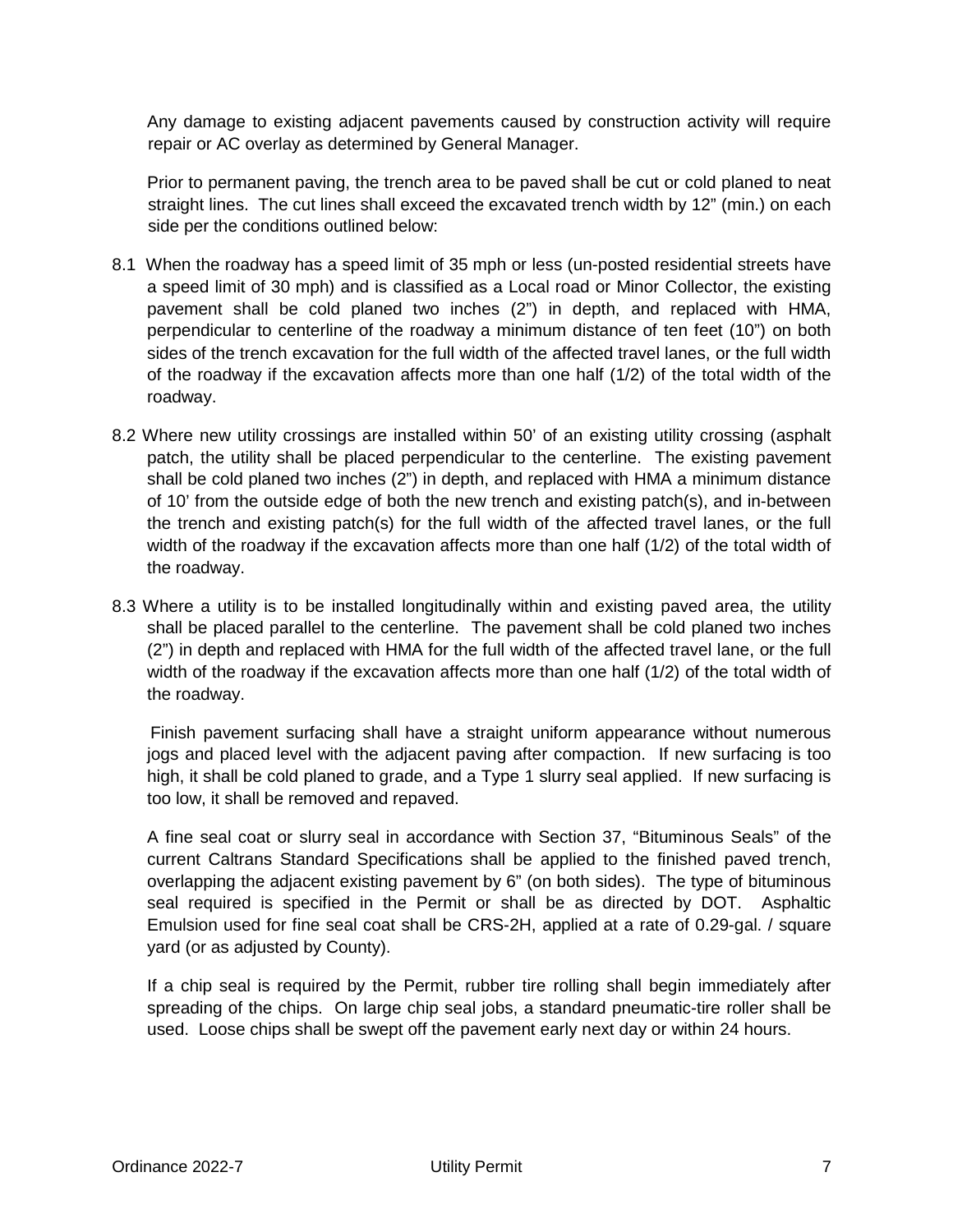### 9. **Care of Drainage**

 Roadside ditches, cross culverts and other drainage facilities pertinent to the County roads shall be protected from damage. Those facilities disturbed or damaged shall be returned to their original conditions or replaced to the satisfaction of the General Manager.

Facilities under or below ditches shall have a minimum cover of 18" from top of pipe to bottom of ditch draining the road.

#### **10. Obstructions**

Above ground obstructions shall be placed outside of the roadway cross section (pavement, shoulder and roadside ditch) fifteen feet clear from the edge of travel way, and shall not obstruct corner sight distances or interfere with drainage. Air release valves, splice boxes etc., shall be placed underground in vaults or manholes.

Valves, blow-off, or any other structure or obstruction shall not be placed in roadside ditch. If they are located between edge of pavement (EP) and ditch, they shall be recessed 3/8" directly adjacent with EP and surrounded with 5' of A.C. Valve boxes shall have a concrete collar placed beneath the final 3" of asphalt concrete.

Service pedestals/risers shall be taken to the property line or taken to just beyond top of cuts and toe of fills, whichever is further from centerline. (If slopes are 3:1 or flatter, take to property line).

## **11. Clean-Up of Right of Way**

Upon Completion of the work, all debris and material shall be entirely removed and the right of way left in a presentable condition as before work started.

#### **12. Locator Wire**

All runs of non-metallic pipe shall have No. 12 gauge, solid insulated soft-drawn copper wire taped along the top of the pipe. The wire shall be stubbed up inside each valve box and dead-end blow-off assembly.

## **13. Horizontal Directional Drilling**

- A. The Permittee shall ensure that all drilling fluids are disposed of in a manner acceptable to the appropriate local, state or federal regulatory agencies.
- B. Restoration of damage to any highway or non-highway facility caused by escaping (frac-out) drilling fluid, or the directional drilling operation, shall be the responsibility of the Permittee
- C. The Permittee shall, prior to and upon completion of the directional drill, establish a Survey Grid Line and provide monitoring as outlined in their submitted detailed monitoring plan.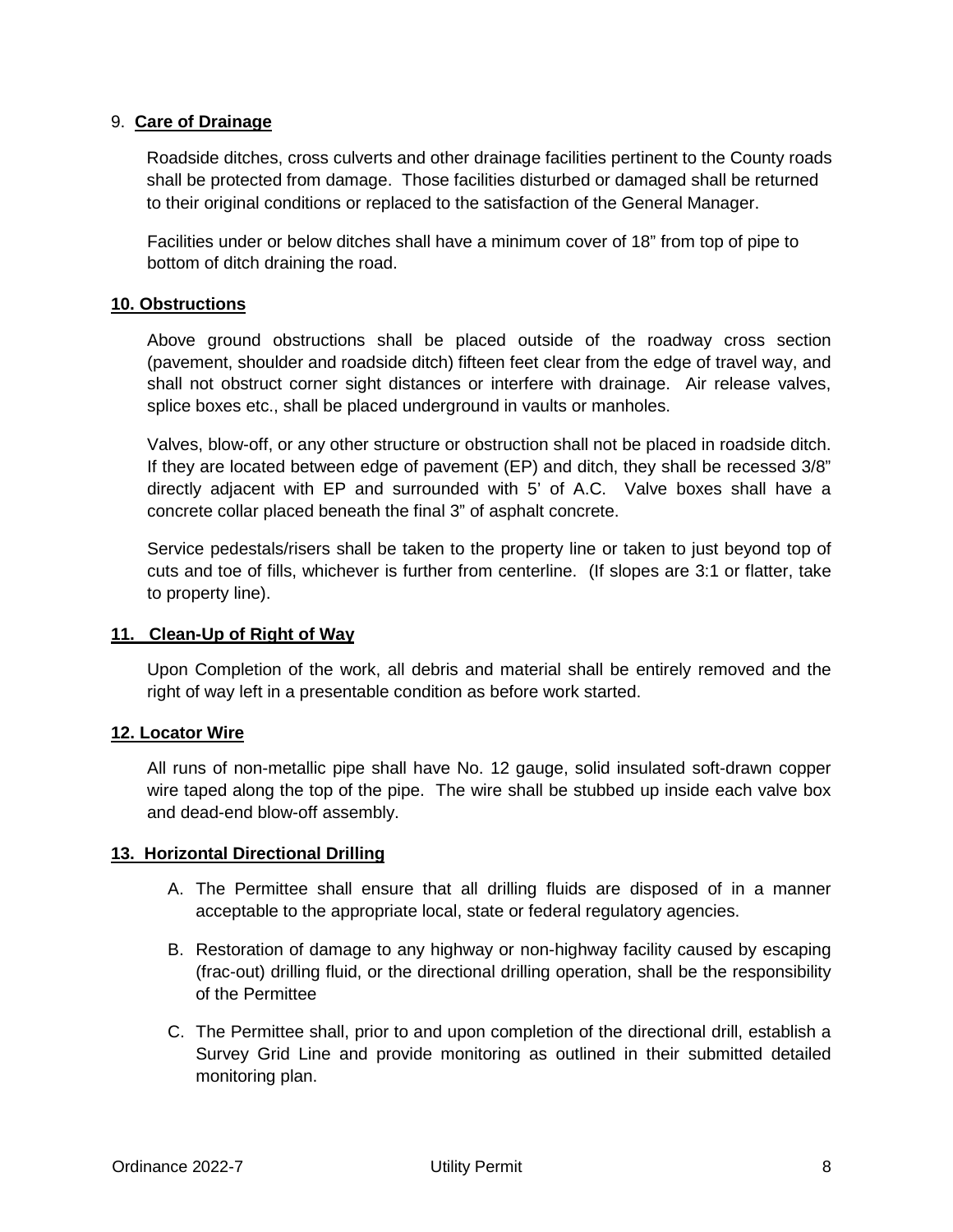- D. Subsurface monitoring points shall be utilized to provide early indications of settlement as large voids may not materialize during drilling due to pavement bridging.
- E. Should pavement heaving or settlement occur, saw cutting and replacement of the asphalt would be the responsibility of the Permittee. To prevent future settlement, should the drilling operation be unsuccessful, the Permittee shall ensure the backfill of any void(s) with grout or backfilled by other means.
- F. Construction Plan Requirements (to be submitted by Contractor):
	- 1. Pipe size and depth (minimum 4' deep for pipes 6" and less)
	- 2. Location and pitch of entry and exit pits (including test pits or boreholes undertaken during the soil investigation)
	- 3. Working areas and their approximate size
	- 4. Proposed pipe fabrication and layout areas
	- 5. County right of way lines, property lines, easement lines
	- 6. All existing utilities (both horizontal and vertical)
	- 7. Construction method including diameter of pilot hole, number and size of prereams
	- 8. No materials are to be placed on pavement. Spoils will be loaded directly into trucks.
- G. Prior to Beginning Project:
	- 1. Call "811" to locate underground utilities
	- 2. Location of all "USA" identified lines pot-holed if within 10' of proposed project line to verify depth of all lines
	- 3. Visually check surrounding area for other possible underground utilities not marked (storm drain manholes, fire hydrants, pedestals within the vicinity)
	- 4. Pre-job meeting, construction schedule, and traffic control plan are required
	- 5. Need Certificate of Insurance from Contractor prior to any work in County right of way
- H. Drilling Fluid Management Plan (to be submitted by Contractor):
	- 1. Submit mix design of drilling fluid
	- 2. Method of slurry containment
	- 3. Method of recycling drilling fluid and spoils (if applicable)
	- 4. Method of transporting drilling fluid and spoils off-site
- I. Safety
	- 1. The drilling unit must be equipped with an electrical strike safety package. The package should include warning sound alarm, grounding mats (if required for that specific rig), and protective gear.
	- 2. Drilling unit and bore pit hole shall be fenced. All potholes, entry pits, and exit pits are to be barricaded. An additional condition may occur if the bore pit is closer than 12 feet from the travel lane, K-Rail shall be placed with a 10:1 longitudinal taper. If the leading end of the rail is within 15 feet of the travel way, crash cushions shall be placed.

## **14. Fugitive Dust and Water Quality Regulations**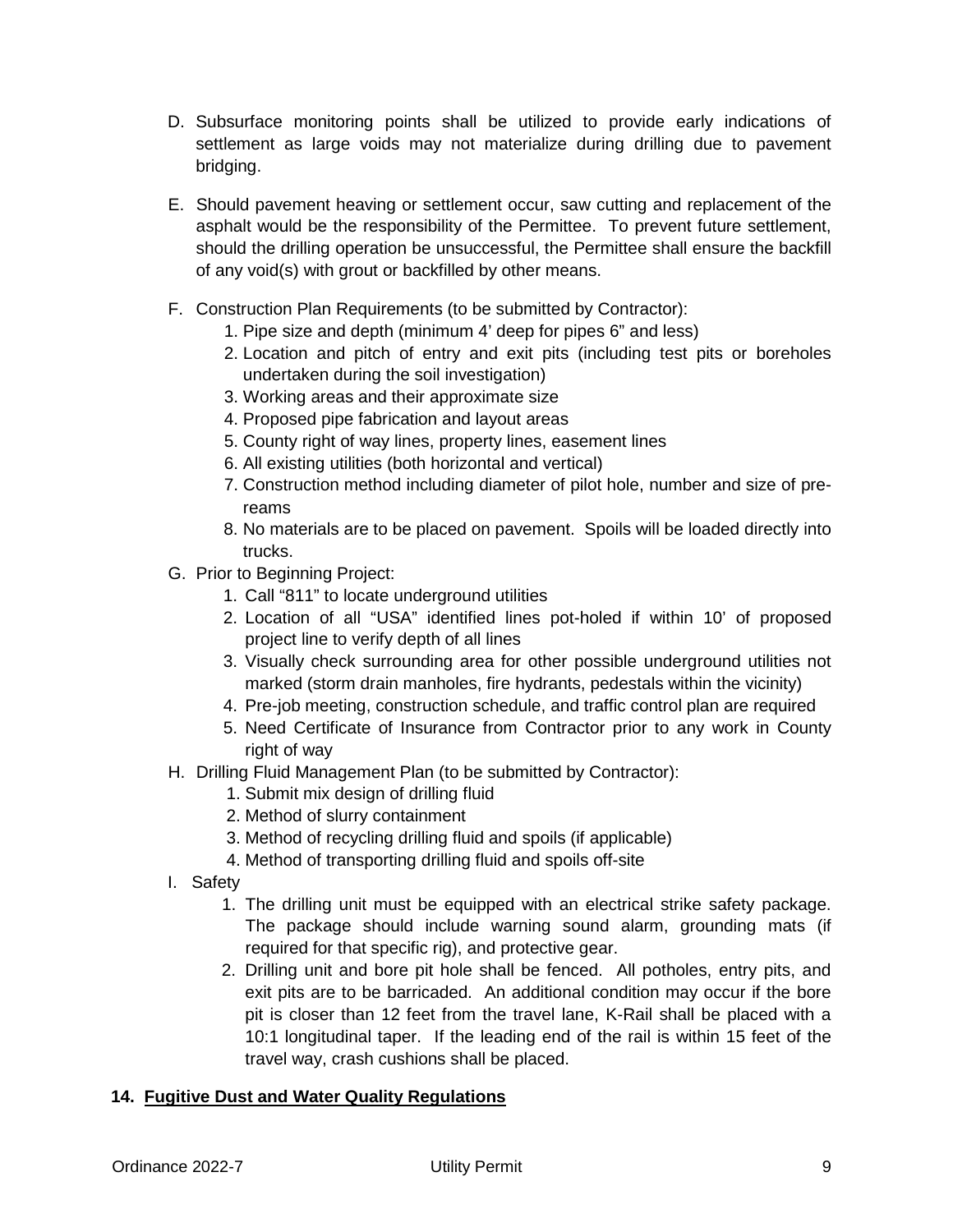### **County, State and Federal air and water quality regulations shall be strictly adhered to.**

#### • **Fugitive Dust and Asbestos Dust Controls**

Fugitive and asbestos dust shall be mitigated in accordance with El Dorado Air Quality Management District (AQMD) **Rule 223-1, Fugitive Dust – Construction Requirements** and/or **Rule 223-2, Fugitive Dust – Asbestos Hazard Mitigation.**

The Permittee shall be responsible for checking and following the most current procedures and regulations of the AQMD prior to beginning project. These are available at:

#### www.edcgov.us/airqualitymanagement

Fugitive Dust and/or Asbestos Dust Mitigation Plans if required by AQMD's Construction Project Applicability Flow Chart must be approved by AQMD and submitted to DOT prior to beginning project.

If no Fugitive dust Plan is required by the AQMD's Construction Project Applicability Flow Chart, the project must still comply with the provisions of AQMD's Rule 223-1.

#### • **Storm Water Quality Controls**

Permittee shall comply with the State of California Water Resources Control Board's (SWRCB) rules, regulations, policies and orders as applicable to the project.

Permittee shall provide a **Storm Water Pollution Prevention Plan** (SWPPP) to the General Manager upon request if required by the SWRCB.

Permittee shall provide a **Qualified SWPPP Developer** (QSD) and a **Qualified SWPPP Practitioner** (QSP) if required by the SWRCB.

Permittee shall comply with the **Storm Water Management Plan (SWMP) for Western El Dorado County** and the County **Grading, Erosion and Sediment Control Ordinance**.

For projects that do not require a permit from the SWRCB, Permittee shall implement Best Management Practices for Erosion and sediment Control to reduce or eliminate discharge of sediments and other pollutants to any natural or man-made drainage course.

For projects that do not require a permit from the SWRCB, erosion and sediment control measures are to be in place prior to any storm event, and in place and in operable condition by October 15. Site inspections must be conducted by the Permittee before and after each storm event to identify areas that contribute to erosion and sediment problems or any other pollutant discharges. During each inspection, determine if additional Best Management practices are needed and implement those practices as soon as possible. Maintenance and repair of control measures shall be routinely conducted.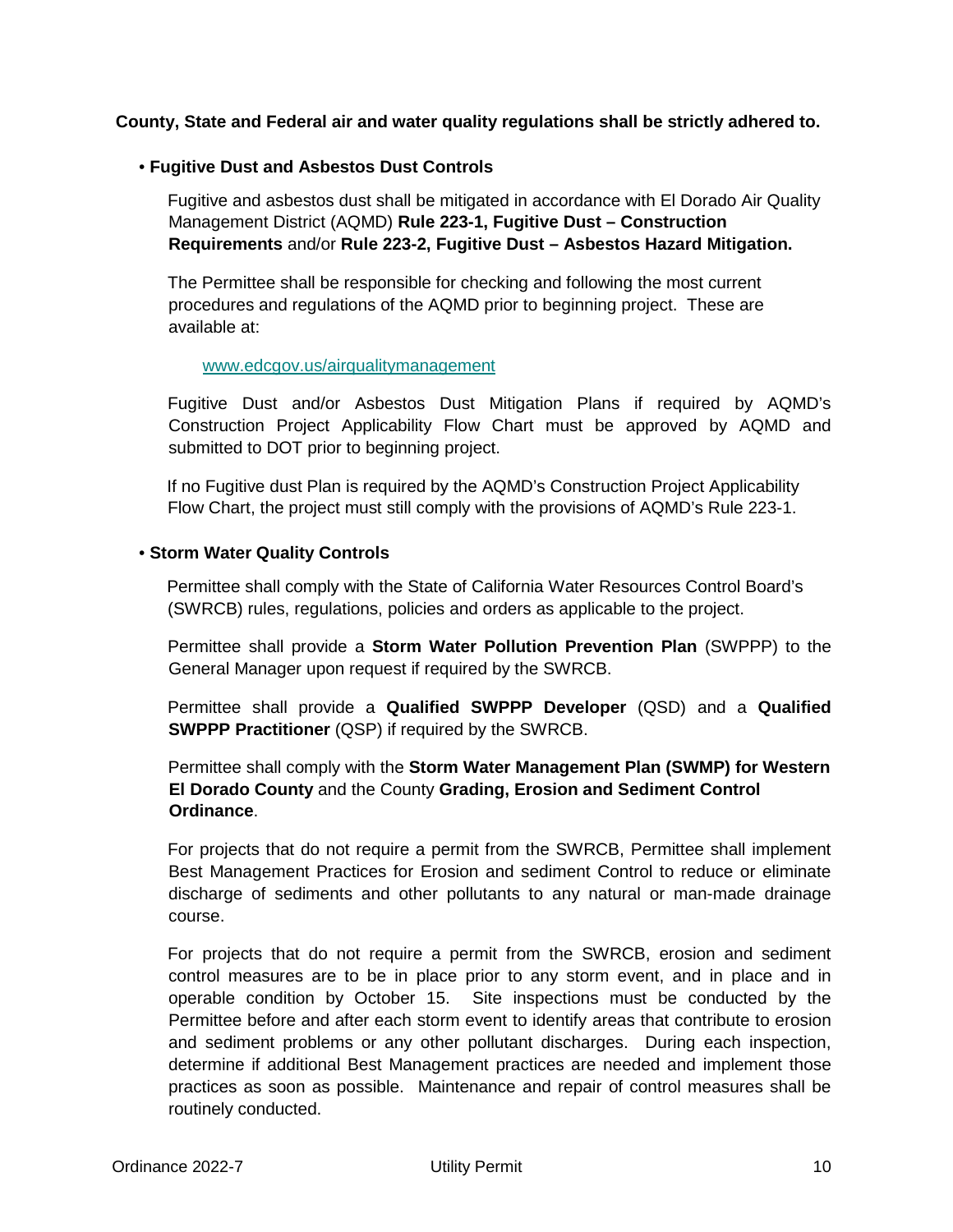The Permittee shall be responsible for fines, penalties and damages, whether proposed, assessed, or levied against the Permittee or Contractor, or the County (including employees, agents and assigns of the County), including those levied under the Federal clean Water Act and the State Porter-Cologne water quality Act by governmental agencies or as a result of citizen suits. Penalties shall also include payments made or costs incurred in settlement for alleged violations of the Federal, State or County laws. Costs incurred include sums spent in lieu of penalties, such as settlement agreements, mitigation or remediation.

Permittee shall complete re-vegetation and stabilization of all disturbed soils, both within and outside of County right of way, as required by the County.

Permittee is required to comply with Section 404 of the Clean Water Act regulating dredging and filling of Waters of the U.S. and shall provide evidence of such to the County upon demand.

Permittee is required to comply with Section 1600 of the State of California Fish and Wildlife Code regulating work in streambeds and shall provide evidence of such to DOT upon demand.

#### **15. Safety and Health Provisions**

In addition to other specifications, definitions and provisions, the Permittee is also hereby categorized and designated as the following types of employer for this project:

- Exposing Employer the employer whose employees are exposed to a hazard
- Creating Employer the employer who actually is creating a hazard
- Controlling Employer the employer who is responsible and who has the authority for ensuring that a hazardous condition is corrected
- Correcting Employer the employer who has the responsibility for actually correcting a hazard

The Contractor's Safety Officer(s) shall be certified as a competent person for controlling this project's workplace safety. A Contractor's Safety Officer shall be on the site, at a minimum each and every day that work is in progress or periodically, when work is not active, and shall have the authority to correct any safety violation. In addition, the Contractor is required to develop a Safety Program specifically for this project, which will be available on site, at all times, and updated periodically during the project.

## **16. Relocation of Facilities-Section 1463, Streets & Highway Code**

In the event the future improvement of the highway necessitates the relocation of this encroachment, the Permittee (public agency or a public utility having lawful authority to occupy the highways) will relocate the same as its sole expense. In said event, the General Manager shall serve on the Permittee his written demand specifying the place of relocation, and specifying a reasonable time within which the work of relocation must be commenced. The Permittee must commence such relocation within the time specified.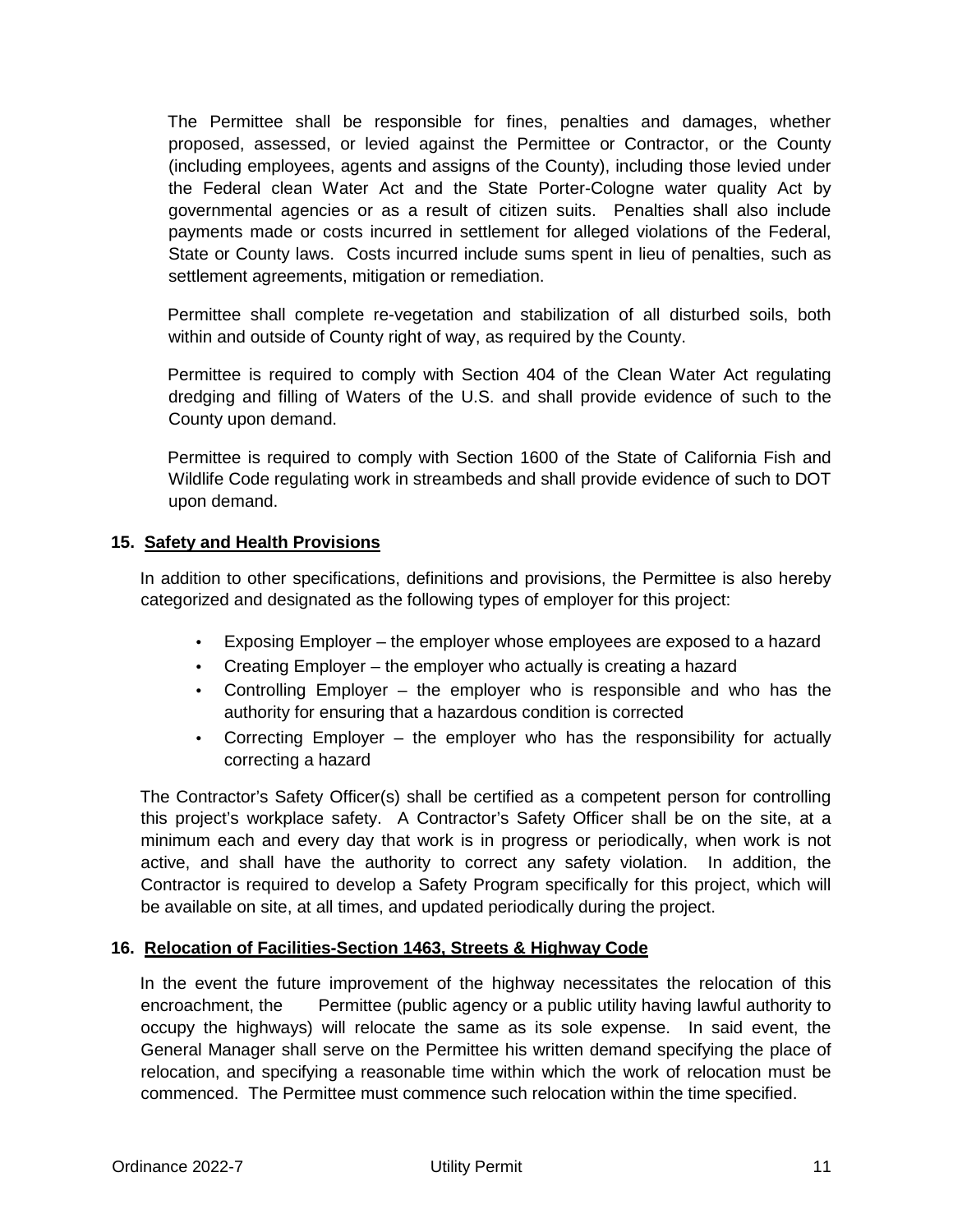# **17. Trees**

Any underground work within the drip line of any trees on County right of way or easement shall conform to the following requirements:

- No trees shall be removed unless specifically authorized by the County.
- No roots over two inches in diameter shall be cut.
- Hand trenching and tunneling will be required when excavation exposes roots two inches in diameter or larger
- Roots two inches in diameter or larger which are exposed to the air shall be kept moist.
- Roots two inches in diameter or larger which are accidentally damaged shall be treated with material approved by the County Transportation Division.
- If roots two inches in diameter or larger are cut or broken, the tree shall be trimmed to compensate for the decreased root system. Such trimming shall be done to the satisfaction of DOT.
- Manholes or boring pits shall not be installed within 20 feet of any tree trunk.

## **18. Tree Removal and Trimming**

- Job plans should be submitted for tree removal/trimming contracts that are not for routine maintenance
- General Manager is to be notified 24 hours in advance of any tree trimming or removal. Notification is to include the name of the tree contractor.
- Trees are not to be felled on County roads.
- Stumps that are a hazard for public traffic and snow removal operations will be ground to six inches below grade. Other stumps are to be cut flush with ground.
- All debris from tree trimming and cutting shall be removed from the County right of way and disposed of by the Permittee.
- Logs, limbs, poles etc., shall be located so as to not infringe upon sight distance or present a roadside obstruction and be removed from drainage ditches at the end of each workday.

## **19. Indemnity**

To the fullest extent of the law, the Permittee shall defend, indemnify and hold the G.W.C.S.D. harmless against and from any and all claims, suits, losses, damages and liability for damages, including attorney's fees and other costs of defense brought for or on account of injuries to or death of any person, including but not limited to, workers and the public, or on account of injuries to or death of County employees, or damage to property, or damages proximately resulting from Permittee's work, operations, or performance hereunder, to the extent consistent with Permittee's El Dorado Franchise Agreement, regardless of the existence which are claimed or which shall in any way arise out of or be connected with Permittee's work, operations or performance hereunder, regardless of the existence or degree of fault or negligence on the part of the County, the Permittee, the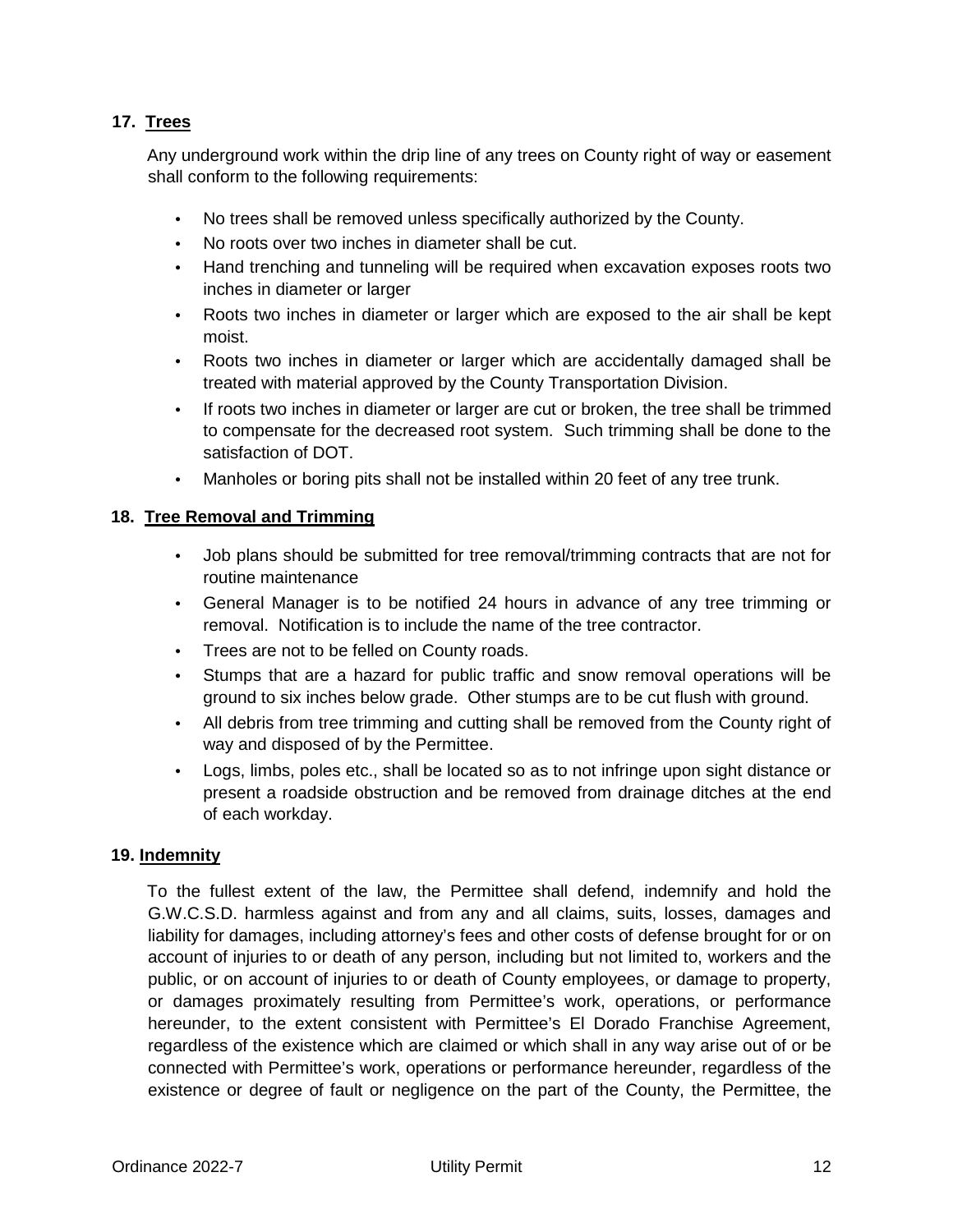contractors, subcontractors or employee of any of these, except the active, or sole negligence or willful misconduct of the County, its officers, employees, contractors, subcontractors or employee of any of these where expressly prescribed by statute.

The duty to indemnify and hold harmless the County specifically includes the duties to defend set forth in Section 2778 of the Civil Code. The insurance obligations of the Permittee, and/or Contractor are separate independent obligations under the permit, and provision of this defense and indemnity are not intended to modify no should they be construed as modifying or in any way limiting the insurance obligations set forth in the Permit documents.

# **20. Insurance**

**GENERAL REQUIREMENTS** – The Permittee or, its contractor shall provide proof of a policy of insurance satisfactory to the GWCSD and documentation evidencing that the Permittee maintains insurance that meets the following requirements:

- 1. Full Workers Compensation and Employers Liability Insurance covering all employees of the Permittee as required by law in the State of California.
- 2. Commercial General Liability 9CGL) Insurance of not less than One Million dollars (\$1,000,000.00) combined single limit per occurrence for bodily injury and property damage, including but not limited to endorsements for the following coverage: Premises, personal injury, operations, products and completed operations, blanket contractual, and independent contractors' liability. Automobile Liability Insurance of not less than \$1,000,000.00 is required in the event motor vehicles are used by the Permittee in performance of the permit.
- 3. In the event Permittee is a licensed professional and is performing professional services under this contract, professional liability is required with a limit of liability of not less than One Million Dollars (\$1,000,000.00) per occurrence.
- 4. Explosion, Collapse and Underground coverage is required when the scope of work includes XCU exposures. For the purpose of this permit, XCU coverage is required.

# **21. Proof of Insurance Requirements**

- 1. Permittee shall furnish proof of coverage satisfactory to the GWCSD as evidence that the insurance required herein is being maintained. The insurance will be issued by an insurance company acceptable to the Risk Management Division, or be provided through partial or total self-insurance likewise acceptable to the Risk Management Division. Before beginning work the Permittee shall provide the name, address, and telephone number of the nearest claims adjusting office of the company which has issued his liability insurance.
- 2. The GWCSD are included as additional insured, but only insofar as the operations under this agreement are concerned. This provision shall apply to General Liability only. Proof that the GWCSD is named additional insured shall be made by providing a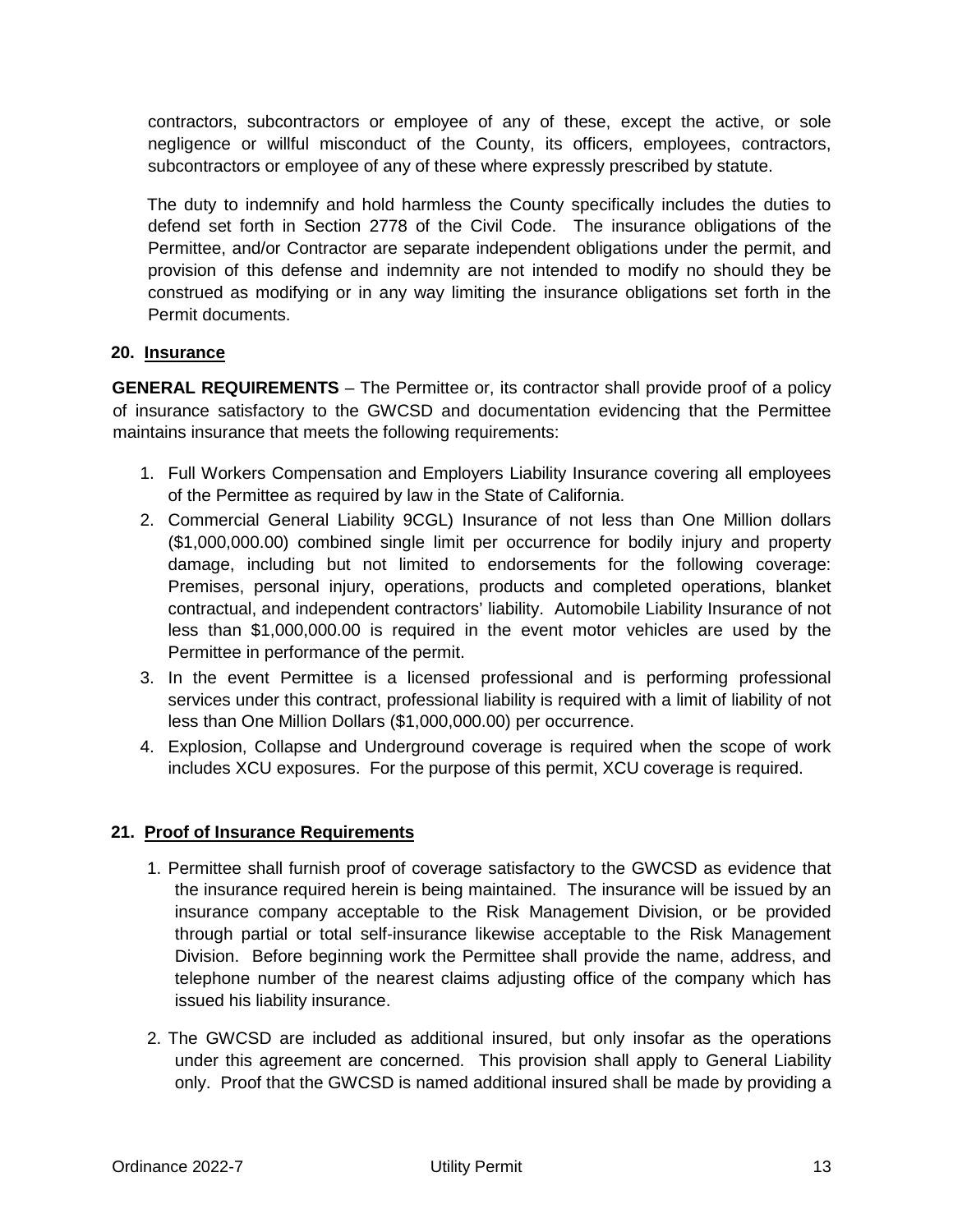certified copy, of other acceptable evidence, of an endorsement to Permittee's insurance policy naming the GWCSD additional insured.

- 3. In the event Permittee cannot provide an occurrence policy, Permittee shall provide insurance covering claims made as a result of performance of this Permit for not less than three (3) years following completion of performance of this Permit.
- 4. Any deductibles or self-insured retentions must be declared to and approved by the GWCSD.

#### **22. Insurance notification Requirements**

- 1. Permittee shall provide at least thirty (30) days prior written notice to the GWCSD of any cancellation or material reduction in coverage under any policy not otherwise replaced by another policy.
- 2. Permittee agrees that the insurance required herein shall be in effect at all times during the term of this permit. In the event said insurance coverage expires at any time or times during the term of this contract, Permittee agrees to provide at least thirty (30) days prior to said expiration date, a new certificate of insurance.

#### **23. General Manager**

The General Manager of the GWCSD may add to or modify requirements of this procedure as he deems necessary based on the scope of work.

#### **24 Permit Fine**

Failure to comply with the requirements of this procedure can result in a fine of \$500 per day until the discrepancies have been corrected.

**\_\_\_\_\_\_\_\_\_\_\_\_\_\_\_\_\_\_\_\_\_\_\_\_\_\_\_\_\_\_\_\_\_\_\_\_\_\_\_\_\_\_\_\_\_\_\_\_**

**\_\_\_\_\_\_\_\_\_\_\_\_\_\_\_\_\_\_\_\_ \_\_\_\_\_\_\_\_\_\_\_\_\_\_\_\_\_\_\_\_**

#### **Signature of utility applying for permit**

GWCSD President **GWCSD General Manager** GWCSD General Manager